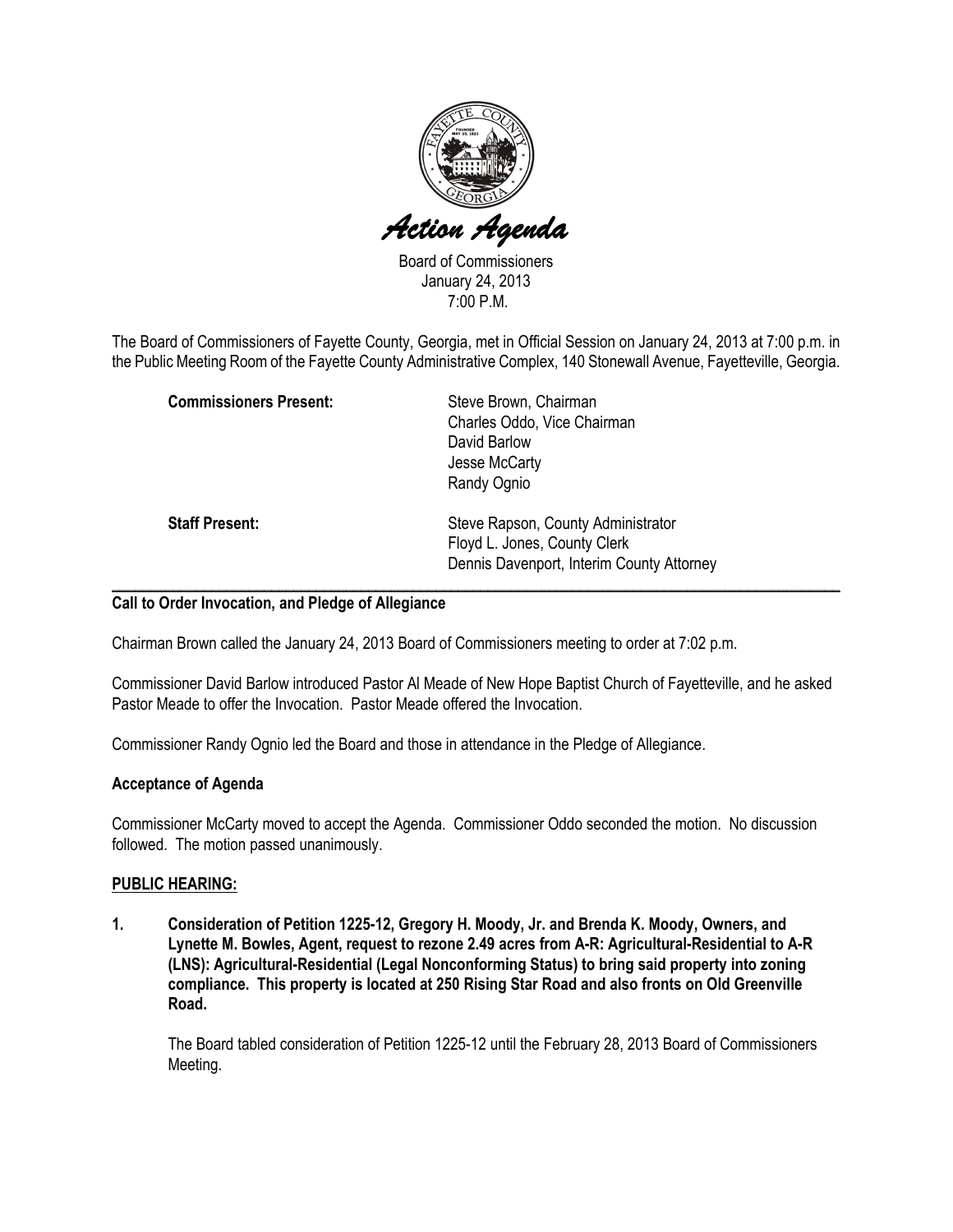Action Agenda January 24, 2013 Page Number 2

## PUBLIC COMMENT:

Dawn Oparah: Ms. Oparah commended on the City of Peachtree City's effort to keep its citizens informed of openings on authorities or commissions, and said it was a very transparent way to engage citizens in the actions of the community. She said she was excited about having a new Board of Commissioners with a new commitment for transparency and doing things differently. She stated that several months ago she stood before the previous Board expressing dissatisfaction about the seating of the Ethics Board, but that she wanted to make another point about how the Ethics Board was seated. She thought it was important that when people serve on boards and authorities that the candidates should be vetted by ensuring their credentials and that the entire process should be open and fair. She said the current Ethics Board was seated in a manner that was not open. She added that the Ethics Board should have five people serving on it, and that it was important that each member of the Ethics Board should be trained. She asked the Board to look into possibly adjusting the Board both in size and expectations.

Chairman Brown replied that the current Board of Commissioners' position on boards, authorities, and committees is to solicit publically and there is an effort to get the public involved.

Arnold Martin: Mr. Martin said he has attended a few of the Ethics Board meetings, and one of the biggest issues to him was the size of the Board. He added that it should be increased to five members that would allow diverse perspectives. He said it also appeared that Ethics Board had concerns or trepidation about protocols, and he suggested that the Ethics Board be trained. He commented that it appeared that there was nothing in place allowing an alternate to immediately step up if an Ethics Board member could not be present, and that it could lead to a potential waste of taxpayer's money. He said he had heard not all of the Ethics Board members or alternates were invited or given notice about the meetings. He concluded that the Board of Commissioners has oversight of the Ethics Board and other similar bodies, and he requested the Board to increase the size of the Ethics Board to include five members and two alternate members. He also asked the Board to rewrite the Ethics Ordinance and that citizens should be involved in the process. Mr. Martin then asked the Board, and each individual Commissioner, to consider District Voting, to consider the benefits of District Voting, and to bring Fayette County into the 21<sup>st</sup> century by enacting District Voting just as the majority of counties in Georgia and the United States have done.

Bob Ross: Mr. Ross spoke about the conduct of the Ethics Board at the January 23, 2013 Ethics Hearing, and he pointed out that there were two issues brought under consideration. The first issue, he said, concerned making direct contact by a Commissioner to a department head. He thought it was odd that this issue would be brought into an ethical context when it should be an administrative policy or procedure, and that this issue may come under the duties or responsibilities of who can directly give directions to whom. He then commented on the second discussion, namely the disclosing of Executive Session proceedings, and he stated that everyone who attends Executive Session meetings are responsible to higher authorities than County Ordinances; such as the United States Constitution, the Georgia Constitution, and state laws. He continued that people always have the right to defend themselves physically and legally, and that if felonies were discussed in Executive Session then the attendees have the obligation to do the right thing. He concluded that the current Ethics Ordinance is flawed in those two areas, and while he hoped it would not be used for another ten years, he suggested that the Ordinance does need to be cleaned up. He also suggested that the members of the Ethics Board undergo minimal training on Robert's Rules of Order on how to run a meeting and ethical training to help distinguish ethical lapses from policy and procedural errors. Mr. Ross also stated that he hoped Fayette County would demonstrate its capacity to hear all of its citizens and that it would elect the most qualified citizens regardless of the district they are from.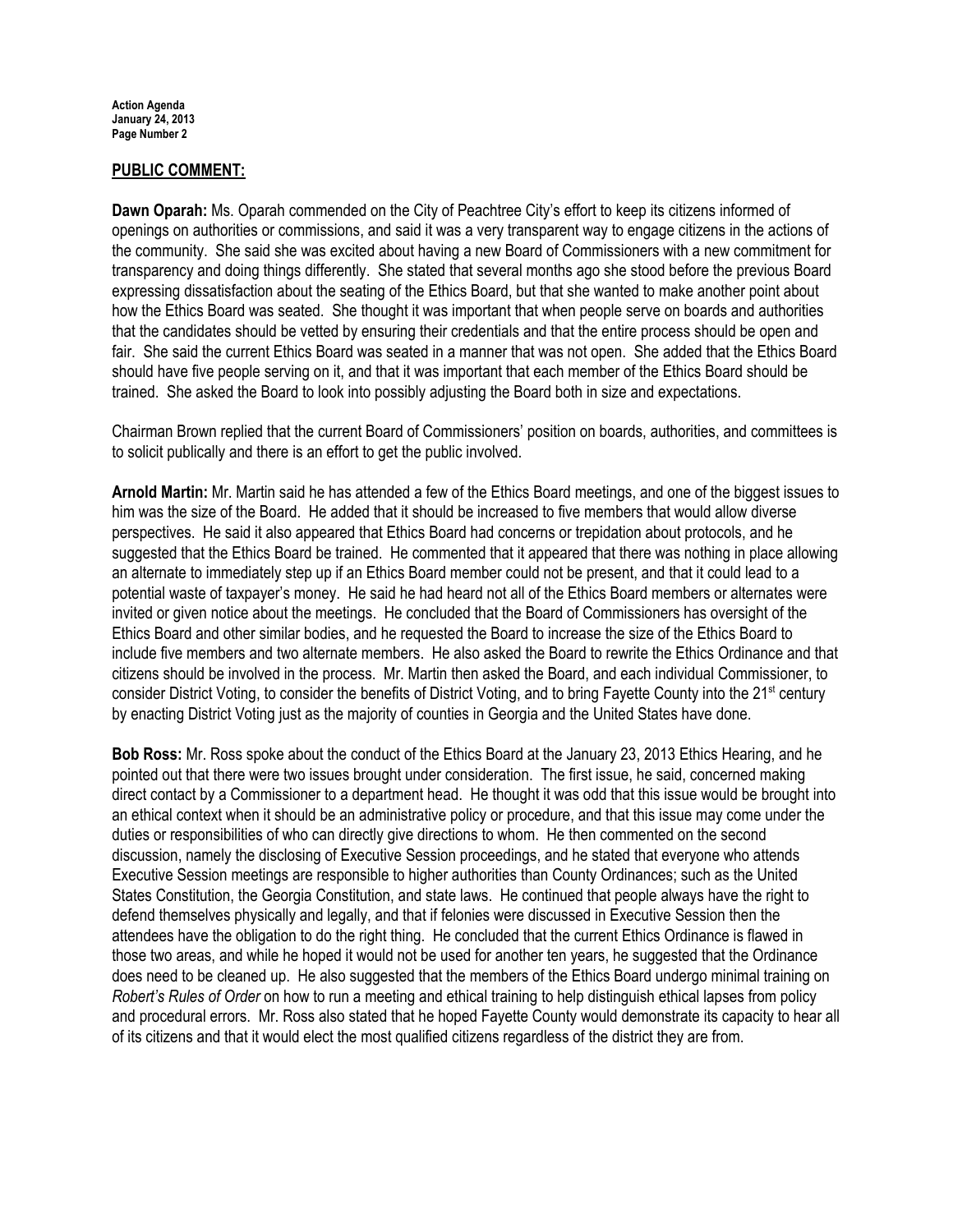#### Action Agenda January 24, 2013 Page Number 3

Alice Jones: Mrs. Alice Jones said she was pleased to see a new set of sitting Commissioners and she congratulated them on their elections. She informed the Board that she is Vice President of the North Fayette Community Association, and she was coming to the Board on behalf of the residents of the north Fayette area who were concerned about the stop-gap processes of continuing the development of Kenwood Park. She said Mr. David Brill, who is the president of the Kenwood Park Association, has stated that there have not been any plans to continue Phases II and III of Kenwood Park. She said other areas, including Coweta County, have a state of the art amphitheater where they have public gatherings, and the facilities pay for themselves. She said there is ample acreage on the property at Kenwood Park where a similar type facility could be constructed. She recognized that there was a budget crisis and no money available for continuation of development of the park, however, she said Fayette County does have professional ball players in its community She suggested that the County could partner with them and other sports figures to get their name on a facility, and they would put up the money to get it moving. She said she wanted to sit down with the Board and the North Fayette Community Association, and see whether or not an amenable decision could be reached for the development of the facility. She concluded that Fayetteville needs a state of the art facility that would accommodate winter and summer sports.

# CONSENT AGENDA:

Commissioner Barlow moved to approve the Consent Agenda. Commissioners Oddo and McCarty seconded the motion. No discussion followed. The motion passed unanimously.

- 2. Approval of staff's request to amend an architectural, engineering, and interior design services contract with The Howell Group by approving Change Order #1, in the amount of \$4,800.00, and authorization for the Chairman to sign the Change Order contingent upon the County Attorney's review.
- 3. Approval of the Water Committee's 2013 Meeting Schedule.
- 4. Approval of the Water Committee's recommendation to insert a letter into the February water bills informing customers about current water restrictions.
- 5. Approval of the Water Committee's recommendation to prepare a Resolution to swap twenty-two (22) Fayette County Water System customers with twenty (20) City of Fayetteville Water Department customers.
- 6. Approval of a request from the Honorable Ann Jackson to install a service window in the Justice Center Lobby to accommodate separation of passport services and adopt a budget amendment to increase revenues and expenditures for this project in an amount not to exceed \$1,500.00.
- 7. Approval of the January 2, 2013 Board of Commissioners Minutes and the January 10, 2013 Board of Commissioners Minutes.

## OLD BUSINESS:

8. Consideration of staff's recommendation to renew Proposal No. P764 to Jacobs Engineering Group, Inc. to conduct post-closure environmental monitoring and compliance activities at the two closed Fayette County solid waste facilities on First Manassas Mile Road for a 12-month period, in an amount not to exceed \$73,570.00.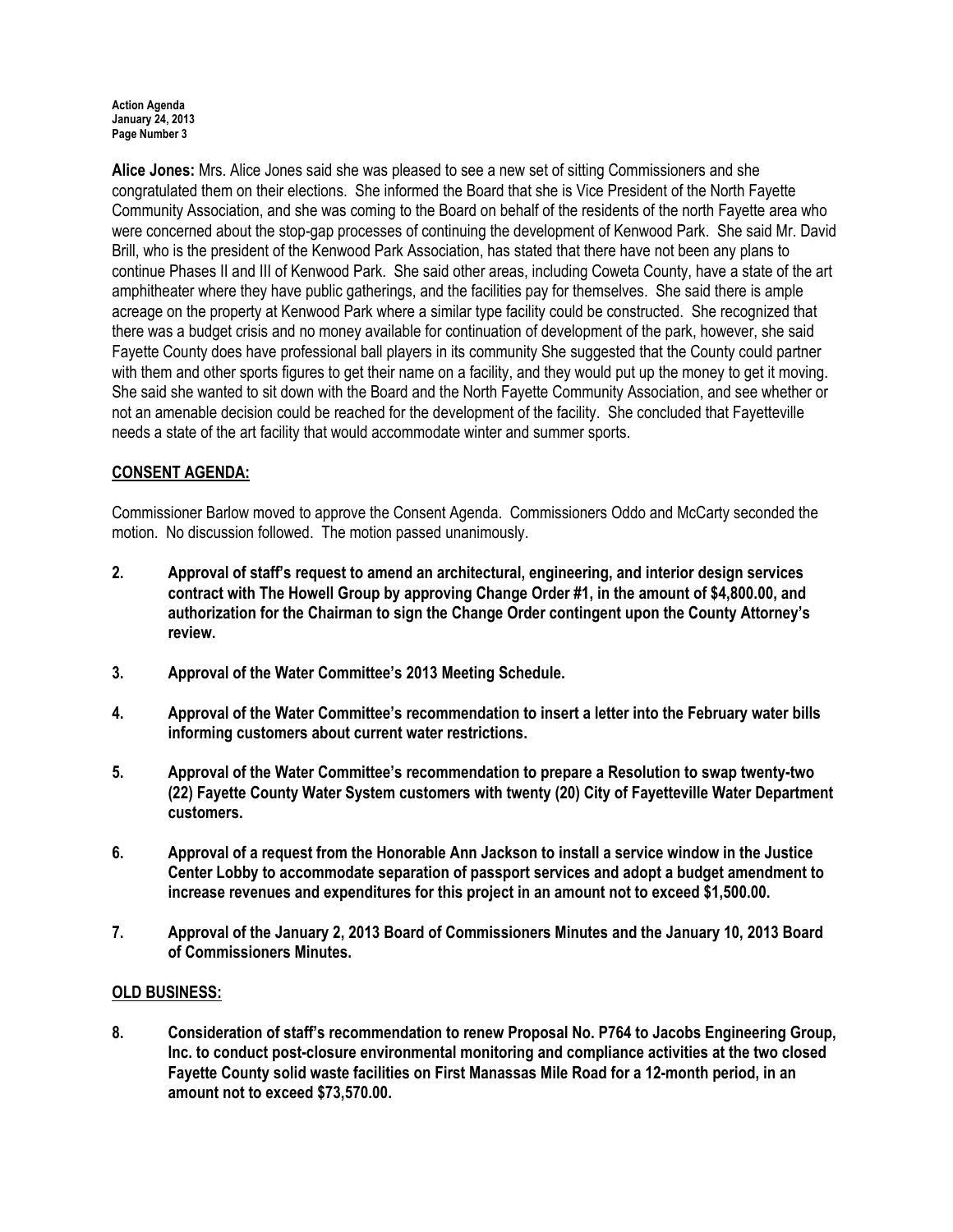Commissioner McCarty moved to approve Proposal No. P764 to Jacobs Engineering Group, Inc. in the amount of \$73,570.00, contingent upon the County Attorney's review and approval, and subject to the Chairman's signature, or Vice Chairman's signature if the Chairman is unavailable. Commissioner Oddo seconded the motion. No discussion followed. The motion passed unanimously.

## NEW BUSINESS:

9. Consideration of staff's recommendation to recodify Fayette County's Ordinances through Municipal Code Corporation, in the amount of \$22,950.00 to be funded from the General Fund's Unassigned Fund Balance, and authorization for the Chairman to sign a contract or related documents contingent upon the County Attorney's review.

Commissioner Barlow moved to accept staff's recommendation to recodify Fayette County's ordinances through Municipal Code Corporation, in the amount of \$22,950.00 to be funded from General Fund's Unassigned Fund Balance, and to authorize the Chairman to sign a contract or related documents contingent upon the County Attorney's review. Commissioner McCarty seconded the motion. Ms. Dawn Oparah commented "that it was about time". No other discussion occurred. The motion passed unanimously.

## ADMINISTRATOR'S REPORTS:

Meet and Greet: County Administrator Rapson reported that beginning next week he will be going around and meeting individually with all of the elected officials, the constitutional officers, as well as all the department heads. He said that effort would take him up until mid-February to meet everyone. He said if you do not see him in his office and his light is on, then he is somewhere around the County.

Temporary Security: County Administrator Rapson reported that next week the County would begin with a temporary security fix with regards to securing Commission chambers so that if a resident would go to the restroom they cannot walk through the entire corridor anymore. He said the front entrance ways would be secured as well.

Stormwater Notices: County Administrator Rapson reported that all the Stormwater Notices for the Town hall Meetings were actually at the Post Office earlier in the day. He reminded the public that the Town hall Meetings were scheduled for February 13, March 4, and March 25, 2013.

## ATTORNEY'S REPORTS:

Executive Session: Interim County Attorney Dennis Davenport informed the Board that he had two items to discuss in Executive Session involving pending litigation and to review the Executive Session Minutes from January 10 and January 22 Called Meeting.

## COMMISSIONERS' REPORTS:

Commissioner McCarty: Commissioner McCarty said he was still excited about getting 5-0 votes since he was accustomed to 3-2 votes and he was always on the "two" side.